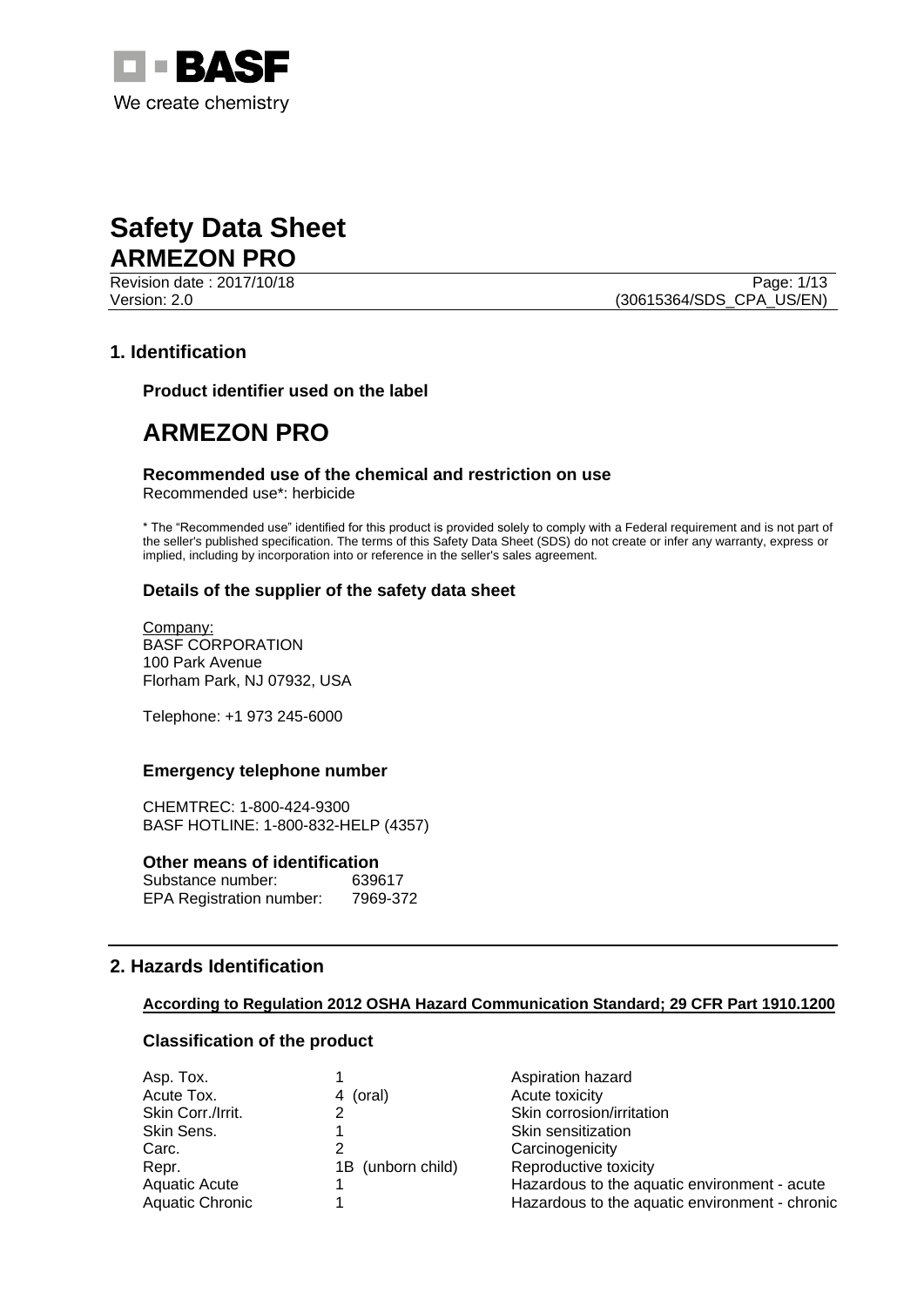Revision date : 2017/10/18 Page: 2/13

Version: 2.0 (30615364/SDS\_CPA\_US/EN)

# **Label elements**



Signal Word: Danger

| <b>Hazard Statement:</b>                    |                                                                                  |
|---------------------------------------------|----------------------------------------------------------------------------------|
| H315                                        | Causes skin irritation.                                                          |
| H <sub>302</sub>                            | Harmful if swallowed.                                                            |
| H317                                        | May cause an allergic skin reaction.                                             |
| H304                                        | May be fatal if swallowed and enters airways.                                    |
| H351                                        | Suspected of causing cancer.                                                     |
| H360                                        | May damage the unborn child.                                                     |
| H400                                        | Very toxic to aquatic life.                                                      |
| H410                                        | Very toxic to aquatic life with long lasting effects.                            |
| Precautionary Statements (Prevention):      |                                                                                  |
| P280                                        | Wear protective gloves/protective clothing/eye protection/face<br>protection.    |
| P273                                        | Avoid release to the environment.                                                |
| P <sub>201</sub>                            | Obtain special instructions before use.                                          |
| P <sub>261</sub>                            | Avoid breathing dust/fume/gas/mist/vapours/spray.                                |
| P202                                        | Do not handle until all safety precautions have been read and<br>understood.     |
| P272                                        | Contaminated work clothing should not be allowed out of the workplace.           |
| P270                                        | Do not eat, drink or smoke when using this product.                              |
| P <sub>264</sub>                            | Wash with plenty of water and soap thoroughly after handling.                    |
| Precautionary Statements (Response):        |                                                                                  |
| P301 + P310                                 | IF SWALLOWED: Immediately call a POISON CENTER or<br>doctor/physician.           |
| P308 + P311                                 | IF exposed or concerned: Call a POISON CENTER or doctor/physician.               |
| P303 + P352                                 | IF ON SKIN (or hair): Wash with plenty of soap and water.                        |
| P330                                        | Rinse mouth.                                                                     |
| P391                                        | Collect spillage.                                                                |
| P332 + P313                                 | If skin irritation occurs: Get medical advice/attention.                         |
| P362 + P364                                 | Take off contaminated clothing and wash it before reuse.                         |
| P331                                        | Do NOT induce vomiting.                                                          |
| Precautionary Statements (Storage):<br>P405 | Store locked up.                                                                 |
| Precautionary Statements (Disposal):        |                                                                                  |
| P <sub>501</sub>                            | Dispose of contents/container to hazardous or special waste collection<br>point. |

# **3. Composition / Information on Ingredients**

**According to Regulation 2012 OSHA Hazard Communication Standard; 29 CFR Part 1910.1200**

**CAS Number Weight % Chemical name**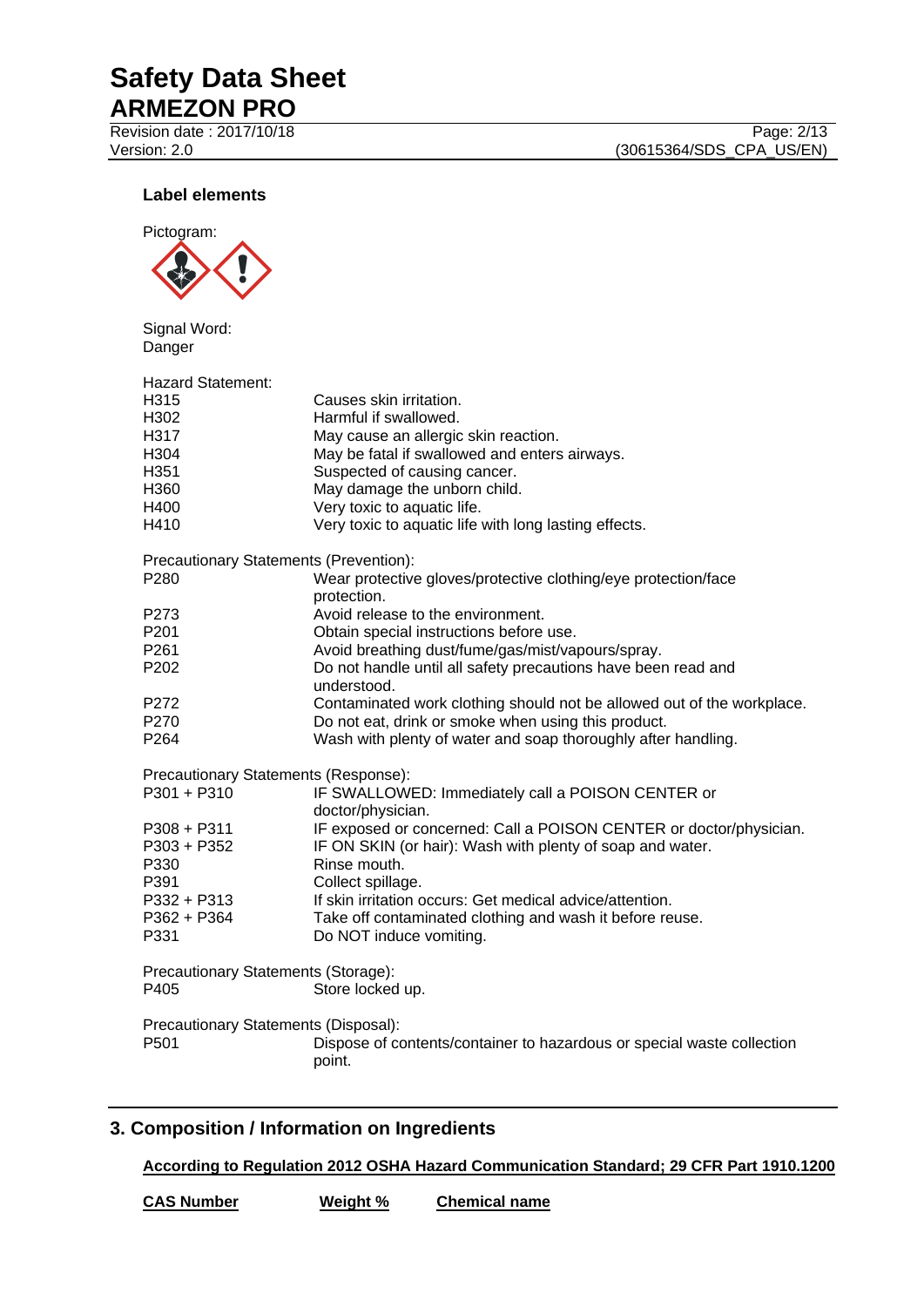| Revision date: 2017/10/18<br>Version: 2.0 |                 | Page: 3/13<br>(30615364/SDS CPA US/EN)                                               |
|-------------------------------------------|-----------------|--------------------------------------------------------------------------------------|
| 210631-68-8                               | 1.12%           | Topramezone technical                                                                |
| 163515-14-8                               | 56.25%          | Acetamide, 2-chloro-N-(2,4-dimethyl-3-thienyl)-N-[(1S)-2-<br>methoxy-1-methylethyl]- |
| $91 - 20 - 3$                             | $1.0 - 3.0\%$   | naphthalene                                                                          |
| 64742-94-5                                | $10.0 - 20.0\%$ | solvent naphtha                                                                      |
| 68953-96-8                                | $3.0 - 5.0\%$   | Benzenesulfonic acid, mono-C11-13-branched alkyl<br>derivs., calcium salts           |
| $91 - 57 - 6$                             | $3.0 - 5.0\%$   | Naphthalene, 2-methyl-                                                               |
| $90-12-0$                                 | $1.0 - 3.0\%$   | Naphthalene, 1-methyl-                                                               |

# **4. First-Aid Measures**

# **Description of first aid measures**

#### **General advice:**

First aid personnel should pay attention to their own safety. If the patient is likely to become unconscious, place and transport in stable sideways position (recovery position). Immediately remove contaminated clothing.

### **If inhaled:**

Keep patient calm, remove to fresh air, seek medical attention.

#### **If on skin:**

Immediately wash thoroughly with soap and water, seek medical attention.

#### **If in eyes:**

Wash affected eyes for at least 15 minutes under running water with eyelids held open, consult an eye specialist.

#### **If swallowed:**

Immediately rinse mouth and then drink 200-300 ml of water, seek medical attention. Do not induce vomiting due to aspiration hazard.

# **Most important symptoms and effects, both acute and delayed**

Symptoms: The most important known symptoms and effects are described in the labelling (see section 2) and/or in section 11., Further important symptoms and effects are so far not known.

#### **Indication of any immediate medical attention and special treatment needed**

Note to physician

Treatment: Treat according to symptoms (decontamination, vital functions), no known specific antidote.

# **5. Fire-Fighting Measures**

# **Extinguishing media**

Suitable extinguishing media: water spray, dry powder, foam, carbon dioxide

Unsuitable extinguishing media for safety reasons: water jet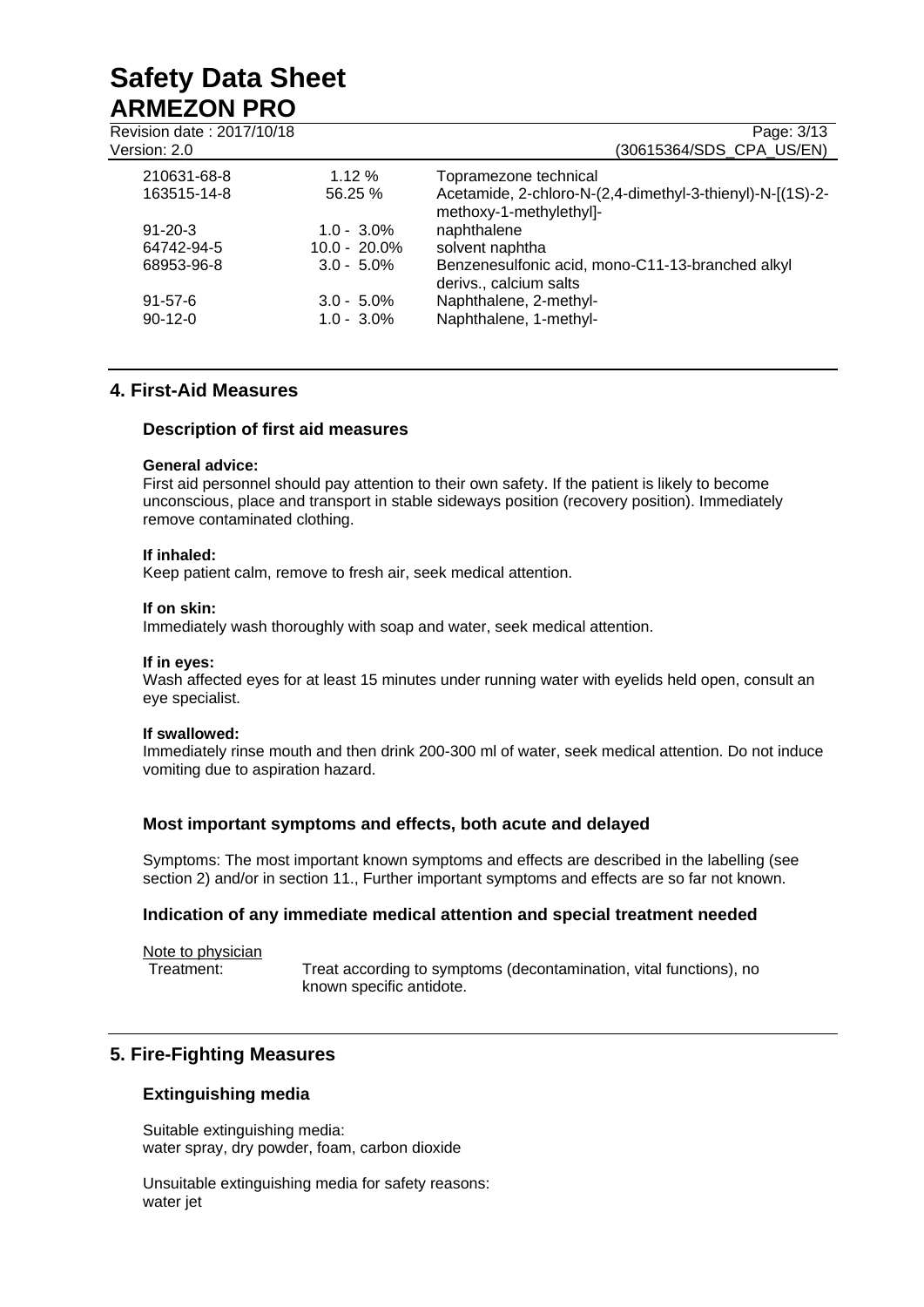Revision date : 2017/10/18 Page: 4/13

### **Special hazards arising from the substance or mixture**

Hazards during fire-fighting: carbon monoxide, carbon dioxide, nitrogen oxides The substances/groups of substances mentioned can be released in case of fire.

# **Advice for fire-fighters**

Protective equipment for fire-fighting: Wear self-contained breathing apparatus and chemical-protective clothing.

#### **Further information:**

Keep containers cool by spraying with water if exposed to fire. In case of fire and/or explosion do not breathe fumes. Collect contaminated extinguishing water separately, do not allow to reach sewage or effluent systems. Dispose of fire debris and contaminated extinguishing water in accordance with official regulations.

# **6. Accidental release measures**

### **Personal precautions, protective equipment and emergency procedures**

Do not breathe vapour/spray. Use personal protective clothing. Avoid contact with the skin, eyes and clothing.

#### **Environmental precautions**

Do not discharge into the subsoil/soil. Do not discharge into drains/surface waters/groundwater.

#### **Methods and material for containment and cleaning up**

For small amounts: Pick up with suitable absorbent material (e.g. sand, sawdust, general-purpose binder, kieselguhr).

For large amounts: Dike spillage. Pump off product.

Dispose of absorbed material in accordance with regulations. Collect waste in suitable containers, which can be labeled and sealed. Clean contaminated floors and objects thoroughly with water and detergents, observing environmental regulations. Wear suitable protective equipment.

# **7. Handling and Storage**

# **Precautions for safe handling**

No special measures necessary if stored and handled correctly. Ensure thorough ventilation of stores and work areas. When using do not eat, drink or smoke. Hands and/or face should be washed before breaks and at the end of the shift. Remove contaminated clothing and protective equipment before entering eating areas.

Protection against fire and explosion: No special precautions necessary. The substance/product is non-combustible. Product is not explosive.

# **Conditions for safe storage, including any incompatibilities**

Segregate from foods and animal feeds.

Further information on storage conditions: Keep away from heat. Protect from direct sunlight.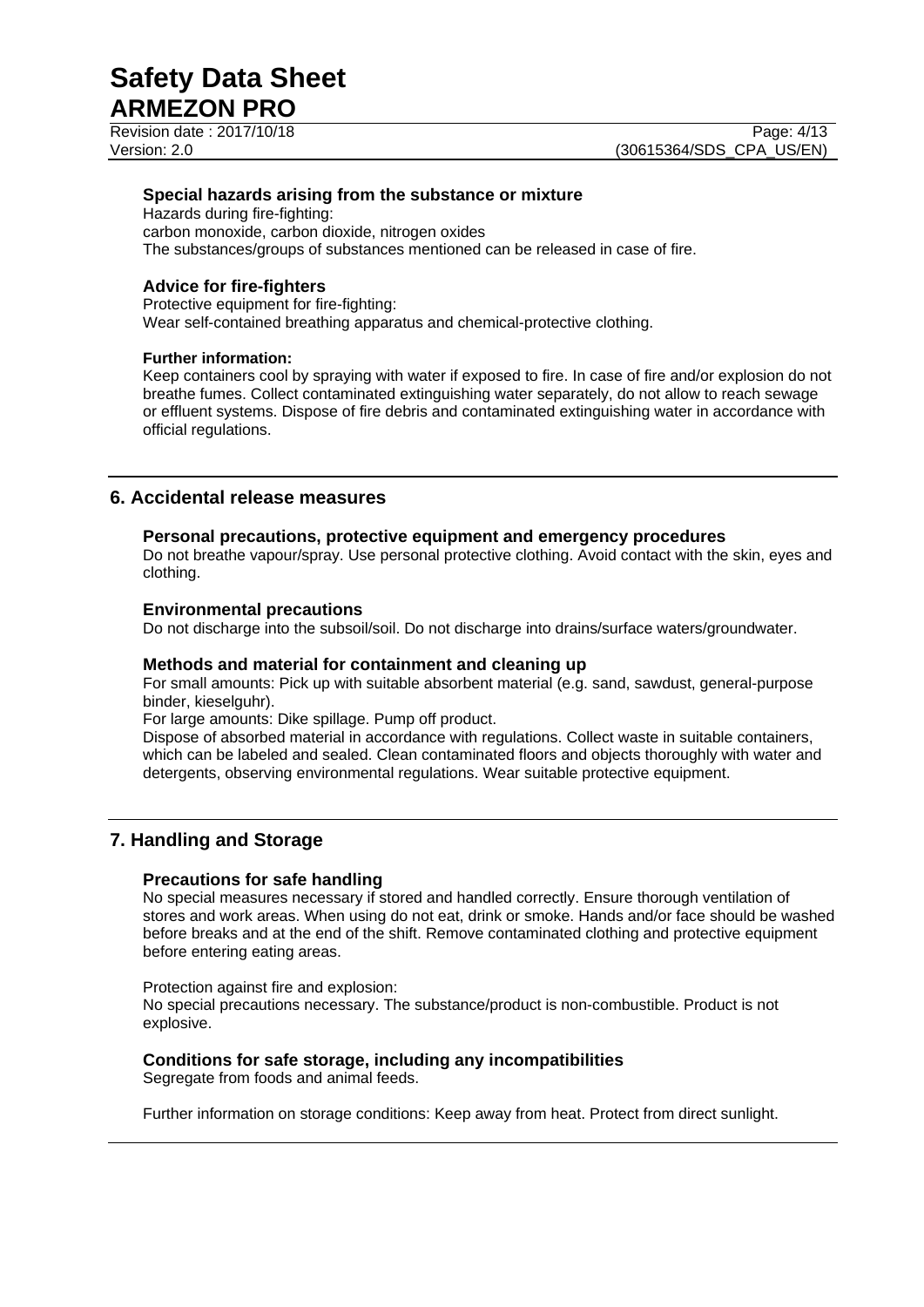Revision date : 2017/10/18 Page: 5/13

# **8. Exposure Controls/Personal Protection**

#### **Users of a pesticidal product should refer to the product label for personal protective equipment requirements.**

#### **Advice on system design:**

Whenever possible, engineering controls should be used to minimize the need for personal protective equipment.

#### **Personal protective equipment**

#### **RECOMMENDATIONS FOR MANUFACTURING, COMMERCIAL BLENDING, AND PACKAGING WORKERS:**

#### **Respiratory protection:**

Wear respiratory protection if ventilation is inadequate. Wear a NIOSH-certified (or equivalent) TC23C Chemical/Mechanical type filter system to remove a combination of particles, gas and vapours. For situations where the airborne concentrations may exceed the level for which an air purifying respirator is effective, or where the levels are unknown or Immediately Dangerous to Life or Health (IDLH), use NIOSH-certified full facepiece pressure demand self-contained breathing apparatus (SCBA) or a full facepiece pressure demand supplied-air respirator (SAR) with escape provisions.

#### **Hand protection:**

Chemical resistant protective gloves, Protective glove selection must be based on the user's assessment of the workplace hazards.

#### **Eye protection:**

Safety glasses with side-shields. Tightly fitting safety goggles (chemical goggles). Wear face shield if splashing hazard exists.

#### **Body protection:**

Body protection must be chosen depending on activity and possible exposure, e.g. head protection, apron, protective boots, chemical-protection suit.

#### **General safety and hygiene measures:**

The statements on personal protective equipment in the instructions for use apply when handling crop-protection agents in final-consumer packing. Wearing of closed work clothing is recommended. Personal protective equipment should be decontaminated prior to reuse. Gloves must be inspected regularly and prior to each use. Replace if necessary (e.g. pinhole leaks). Remove contaminated clothing. Store work clothing separately. Hands and/or face should be washed before breaks and at the end of the shift. No eating, drinking, smoking or tobacco use at the place of work. Keep away from food, drink and animal feeding stuffs.

# **9. Physical and Chemical Properties**

| Form:                | liauid                                                       |
|----------------------|--------------------------------------------------------------|
| Odour:               | faint odour, aromatic                                        |
| Odour threshold:     | Not determined due to potential health hazard by inhalation. |
| Colour:              | reddish                                                      |
| pH value:            | approx. $4 - 6$                                              |
|                      | (25 °C)                                                      |
| Melting temperature: | The product has not been tested.                             |
| boiling temperature: | $>280$ °C                                                    |
| Flash point:         | 98.9 $\degree$ C                                             |
| Flammability:        | not flammable                                                |
|                      |                                                              |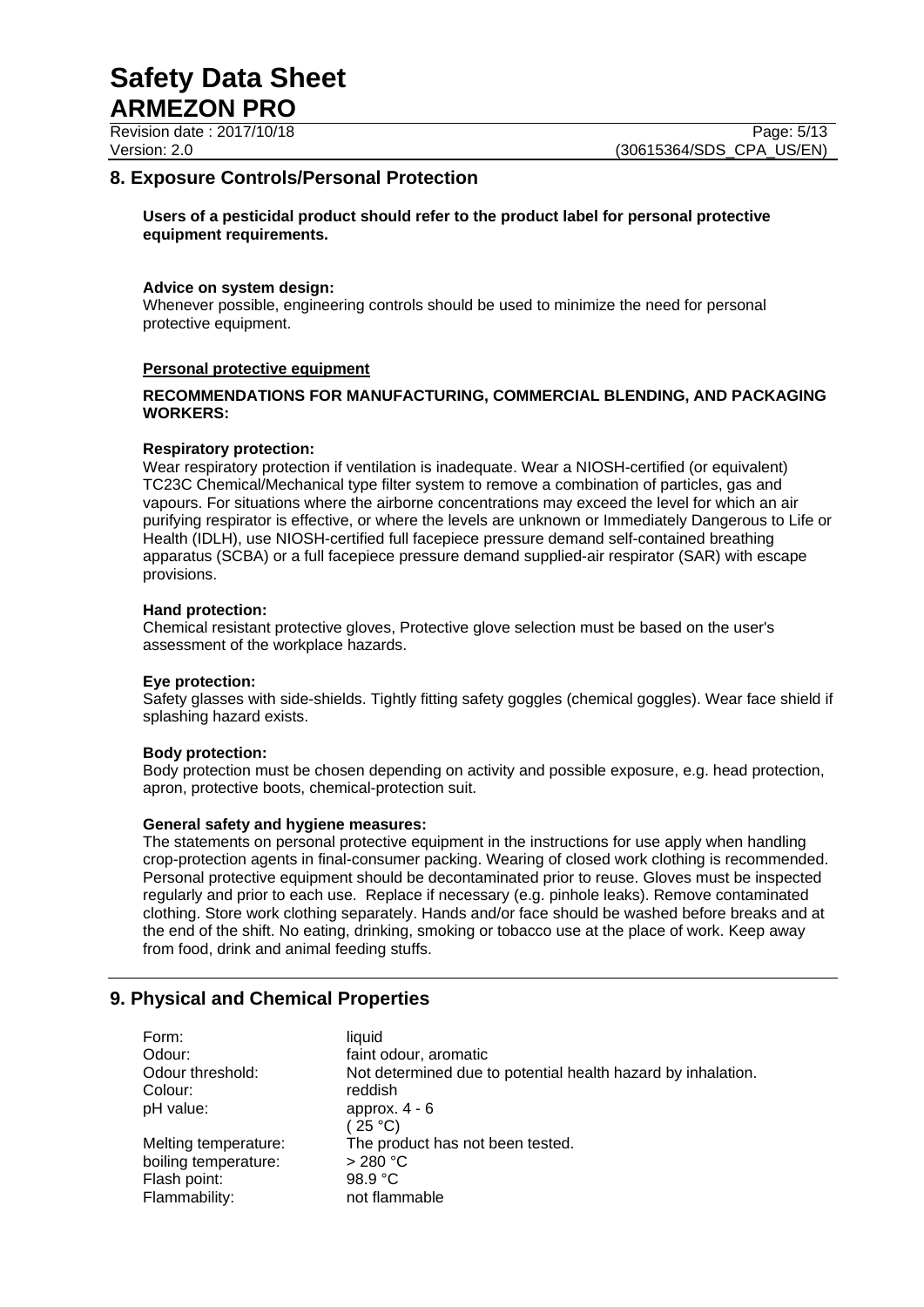# **Safety Data Sheet**

**ARMEZON PRO** Revision date : 2017/10/18 Page: 6/13 Version: 2.0 (30615364/SDS\_CPA\_US/EN) Lower explosion limit: As a result of our experience with this product and our knowledge of its composition we do not expect any hazard as long as the product is used appropriately and in accordance with the intended use. Upper explosion limit: As a result of our experience with this product and our knowledge of its composition we do not expect any hazard as long as the product is used appropriately and in accordance with the intended use. Autoignition: The product has not been tested. The statement has been derived from the properties of the individual components. *Information on: SOLVESSO 200* Autoignition: > 400 °C *Information on: Acetamide, 2-chloro-N-(2,4-dimethyl-3-thienyl)-N-[(1S)-2-methoxy-1-methylethyl]-* Autoignition: 365 °C (Regulation and Autoignition: 440/2008/EC, A.15) *Information on: Methane, sulfinylbis-*Autoignition: 300 - 302 °C ---------------------------------- Vapour pressure: approx. < 0.1 kPa  $(25 °C)$ Information applies to the solvent. Density: approx. 1.124 g/cm3  $(20 °C)$ Vapour density: not applicable *Information on: Acetamide, 2-chloro-N-(2,4-dimethyl-3-thienyl)-N-[(1S)-2-methoxy-1-methylethyl]-* Partitioning coefficient noctanol/water (log Pow): 1.89 ---------------------------------- Self-ignition temperature: Based on its structural properties the product is not classified as selfigniting. Thermal decomposition: No decomposition if stored and handled as prescribed/indicated. Viscosity, dynamic: approx. 35.5 mPa.s (20 °C)<br>dispersible Solubility in water: Evaporation rate: not applicable Other Information: If necessary, information on other physical and chemical parameters is indicated in this section.

# **10. Stability and Reactivity**

#### **Reactivity**

No hazardous reactions if stored and handled as prescribed/indicated.

Oxidizing properties: not fire-propagating

# **Chemical stability**

The product is stable if stored and handled as prescribed/indicated.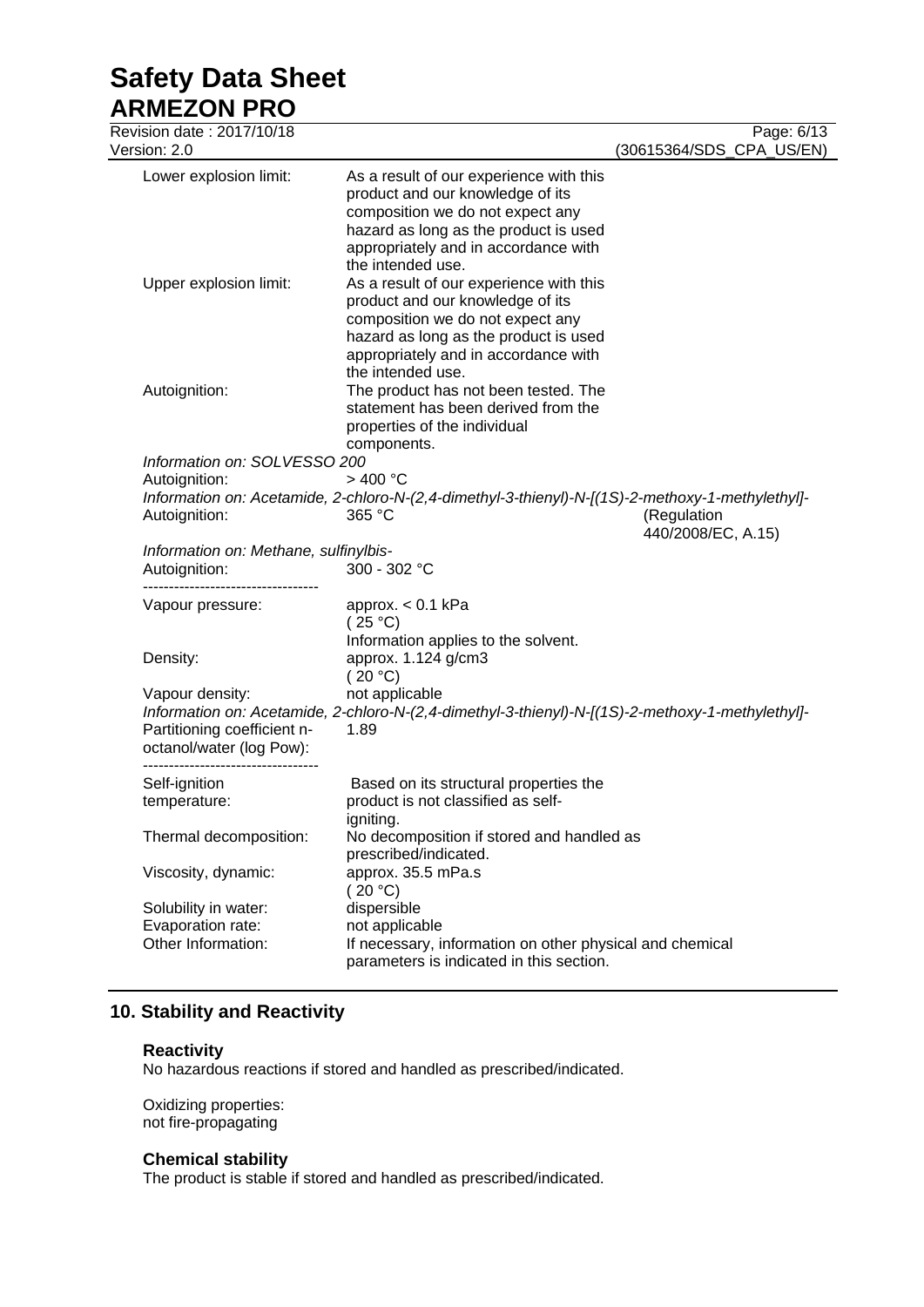Revision date : 2017/10/18 Page: 7/13

Version: 2.0 **(30615364/SDS\_CPA\_US/EN)** 

#### **Possibility of hazardous reactions**

No hazardous reactions if stored and handled as prescribed/indicated.

#### **Conditions to avoid**

See MSDS section 7 - Handling and storage.

#### **Incompatible materials**

strong acids, strong bases, strong oxidizing agents

#### **Hazardous decomposition products**

Decomposition products:

Hazardous decomposition products: No hazardous decomposition products if stored and handled as prescribed/indicated.

Thermal decomposition: No decomposition if stored and handled as prescribed/indicated.

# **11. Toxicological information**

#### **Primary routes of exposure**

Routes of entry for solids and liquids are ingestion and inhalation, but may include eye or skin contact. Routes of entry for gases include inhalation and eye contact. Skin contact may be a route of entry for liquefied gases.

#### **Acute Toxicity/Effects**

Acute toxicity

Assessment of acute toxicity: Of moderate toxicity after single ingestion. Virtually nontoxic by inhalation. Virtually nontoxic after a single skin contact.

Oral Type of value: LD50 Species: rat Value: > 2,000 mg/kg

Inhalation Type of value: LC50 Species: rat Value: > 5.5 mg/l

Dermal Type of value: LD50 Species: rat Value: > 5,000 mg/kg

Assessment other acute effects

Assessment of STOT single: Based on the available information there is no specific target organ toxicity to be expected after a single exposure.

The product has not been tested. The statement has been derived from the properties of the individual components.

#### Irritation / corrosion

Assessment of irritating effects: Skin contact causes irritation. Not irritating to the eyes.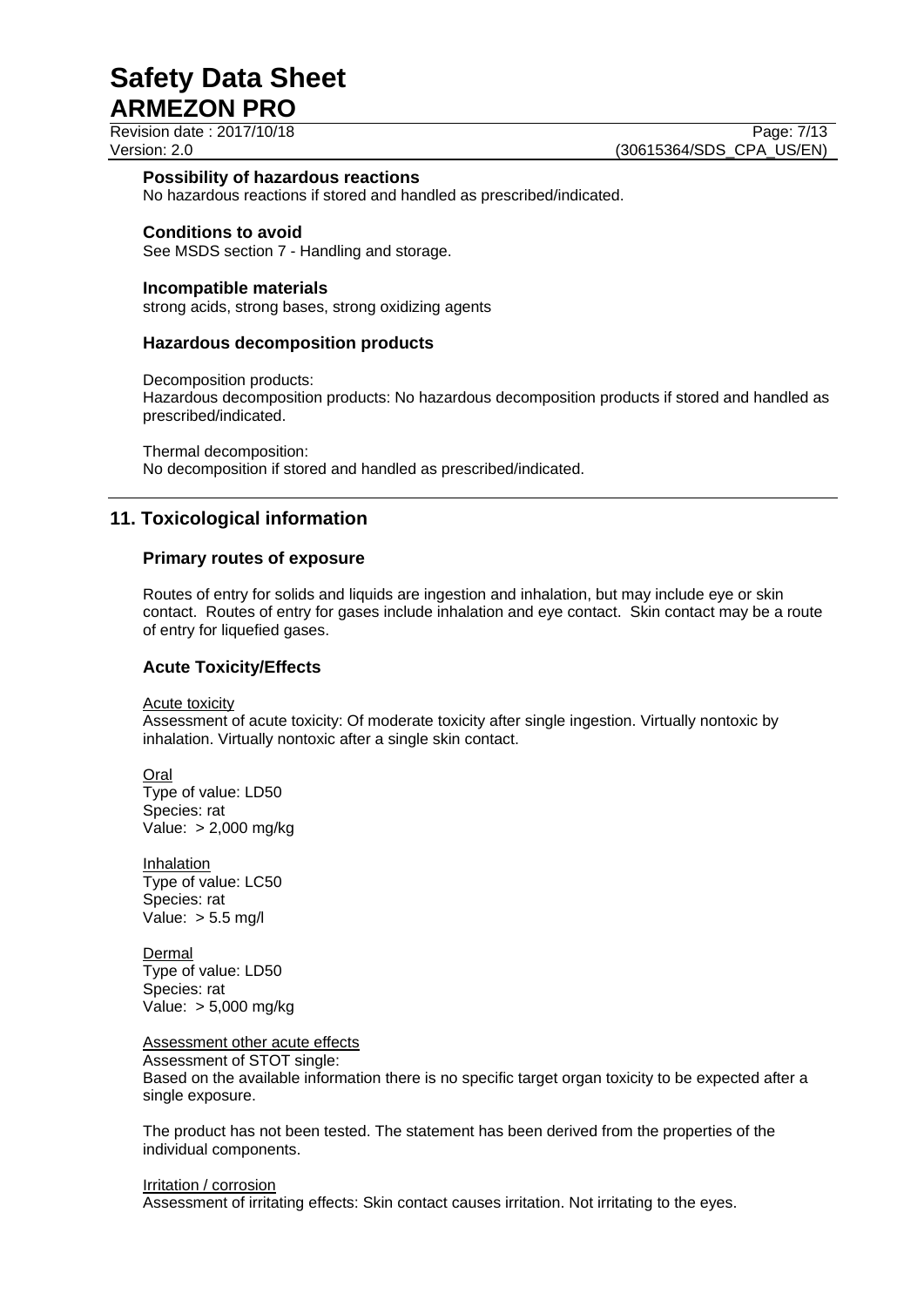Revision date : 2017/10/18 Page: 8/13

Skin Species: rabbit Result: Slightly irritating.

Eye Species: rabbit Result: non-irritant

**Sensitization** Assessment of sensitization: Sensitization after skin contact possible.

Buehler test Species: guinea pig Result: sensitizing

# **Chronic Toxicity/Effects**

#### Repeated dose toxicity

Assessment of repeated dose toxicity: The product has not been tested. The statement has been derived from the properties of the individual components.

#### *Information on: Topramezone technical*

*Assessment of repeated dose toxicity: Adaptive effects were observed after repeated exposure in animal studies.* ----------------------------------

#### Genetic toxicity

Assessment of mutagenicity: The product has not been tested. The statement has been derived from the properties of the individual components.

#### *Information on: Topramezone technical*

*Assessment of mutagenicity: Results from a number of mutagenicity studies with microorganisms, mammalian cell culture and mammals are available. Taking into account all of the information, there is no indication that the substance is mutagenic.*

----------------------------------

#### **Carcinogenicity**

Assessment of carcinogenicity: The product has not been tested. The statement has been derived from the properties of the individual components.

#### *Information on: Topramezone technical*

*Assessment of carcinogenicity: When given in high doses, the substance was carcinogenic in animal studies. Based on its mechanism of action, a carcinogenic potential is not expected after exposure to low doses.*

#### *Information on: naphthalene*

*Assessment of carcinogenicity: In long-term studies in rats and mice in which the substance was given by inhalation, a carcinogenic effect was observed. EU-classification The substance was classified as a group 3 carcinogen by the German MAK-Commission (substances for which a suspicion of a carcinogenic potential exists). IARC (International Agency for Research on Cancer) has classified this substance as group 2B (The agent is possibly carcinogenic to humans). IARC (International Agency for Research on Cancer) has classified this substance as group 2B (The agent is possibly carcinogenic to humans).*

----------------------------------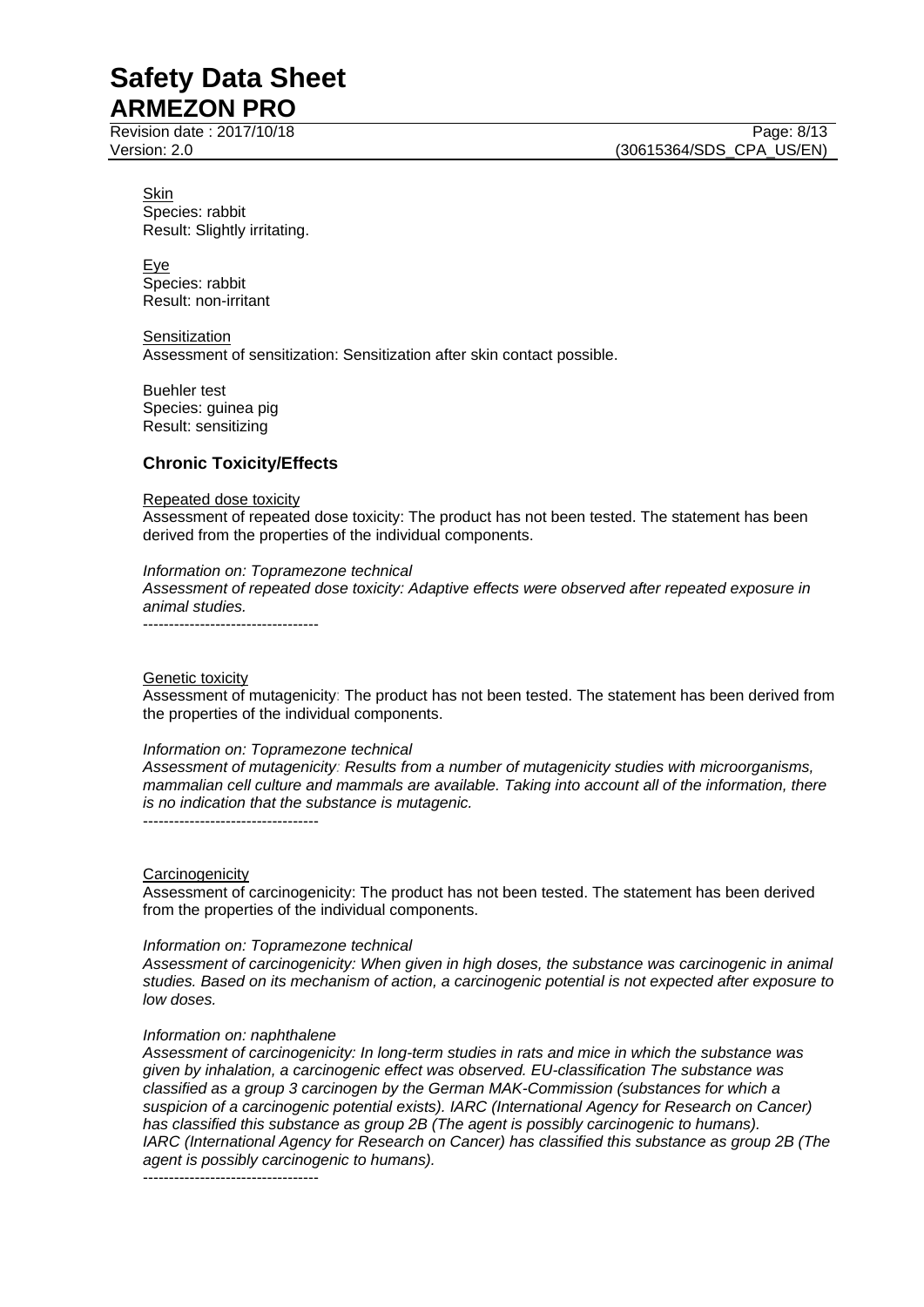Revision date : 2017/10/18 Page: 9/13

#### Reproductive toxicity

Assessment of reproduction toxicity: The product has not been tested. The statement has been derived from the properties of the individual components. The results of animal studies gave no indication of a fertility impairing effect.

#### *Information on: Topramezone technical*

*Assessment of reproduction toxicity: Animal studies gave no indication of a developmental toxic effect at doses that were not toxic to the parental animals.* ----------------------------------

#### **Teratogenicity**

Assessment of teratogenicity: The product has not been tested. The statement has been derived from the properties of the individual components.

#### *Information on: Topramezone technical*

*Assessment of teratogenicity: The results of animal studies gave indication of a developmental toxic/teratogenic effects with high doses.*

----------------------------------

**Other Information** Misuse can be harmful to health.

#### **Symptoms of Exposure**

The most important known symptoms and effects are described in the labelling (see section 2) and/or in section 11., Further important symptoms and effects are so far not known.

# **12. Ecological Information**

#### **Toxicity**

Aquatic toxicity Assessment of aquatic toxicity: Very toxic to aquatic life with long lasting effects.

#### Toxicity to fish

*Information on: Acetamide, 2-chloro-N-(2,4-dimethyl-3-thienyl)-N-[(1S)-2-methoxy-1-methylethyl]- LC50 (96 h) 6.3 mg/l, Oncorhynchus mykiss* ----------------------------------

#### Aquatic invertebrates

*Information on: Acetamide, 2-chloro-N-(2,4-dimethyl-3-thienyl)-N-[(1S)-2-methoxy-1-methylethyl]- EC50 (48 h) 12 mg/l, Daphnia magna* ----------------------------------

#### Aquatic plants

*Information on: Acetamide, 2-chloro-N-(2,4-dimethyl-3-thienyl)-N-[(1S)-2-methoxy-1-methylethyl]- EC50 (72 h) 0.0303 mg/l (growth rate), Pseudokirchneriella subcapitata EC10 (72 h) 0.0156 mg/l (growth rate), Pseudokirchneriella subcapitata EC50 (14 d) 0.031 mg/l (growth rate), Lemna gibba EC10 (14 d) 0.0064 mg/l (growth rate), Lemna gibba* ----------------------------------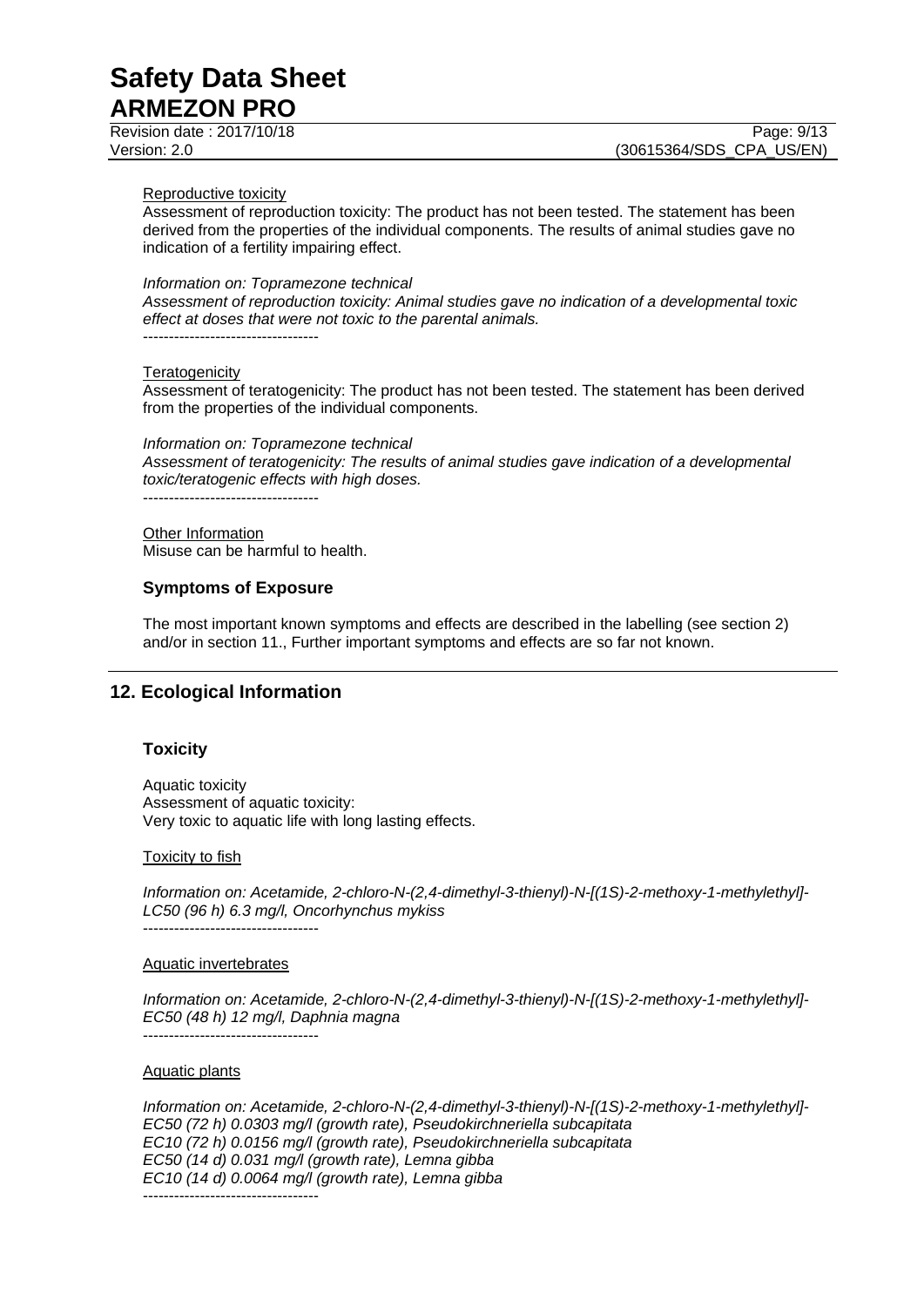### **Persistence and degradability**

Assessment biodegradation and elimination (H2O) The product has not been tested. The statement has been derived from the properties of the individual components.

Assessment biodegradation and elimination (H2O)

*Information on: Topramezone technical*

*Not readily biodegradable (by OECD criteria).*

*Information on: Acetamide, 2-chloro-N-(2,4-dimethyl-3-thienyl)-N-[(1S)-2-methoxy-1-methylethyl]-*

*Not readily biodegradable (by OECD criteria).*

----------------------------------

### **Bioaccumulative potential**

Assessment bioaccumulation potential The product has not been tested. The statement has been derived from the properties of the individual components.

Assessment bioaccumulation potential

*Information on: Topramezone technical*

*Does not significantly accumulate in organisms.*

*Information on: Acetamide, 2-chloro-N-(2,4-dimethyl-3-thienyl)-N-[(1S)-2-methoxy-1-methylethyl]-*

*Because of the n-octanol/water distribution coefficient (log Pow) accumulation in organisms is not to be expected.*

----------------------------------

# **Mobility in soil**

Assessment transport between environmental compartments The product has not been tested. The statement has been derived from the properties of the individual components.

*Information on: Topramezone technical*

*Following exposure to soil, the product trickles away and can - dependant on degradation - be transported to deeper soil areas with larger water loads.*

*Information on: Acetamide, 2-chloro-N-(2,4-dimethyl-3-thienyl)-N-[(1S)-2-methoxy-1-methylethyl]-*

*Following exposure to soil, the product trickles away and can - dependant on degradation - be transported to deeper soil areas with larger water loads.* ----------------------------------

# **Additional information**

Other ecotoxicological advice: Do not discharge product into the environment without control.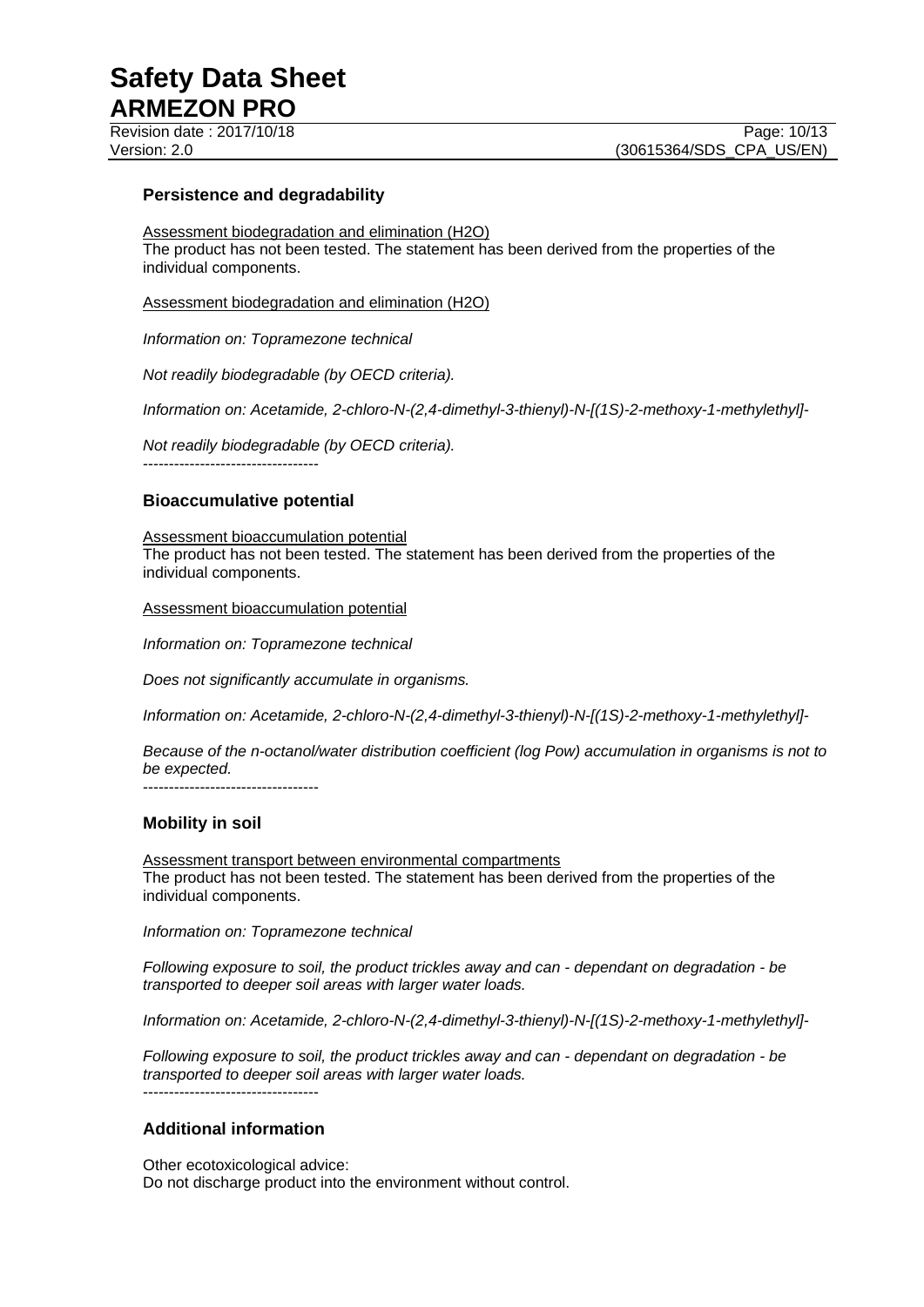Revision date : 2017/10/18 Page: 11/13

# **13. Disposal considerations**

#### **Waste disposal of substance:**

Pesticide wastes are regulated. Improper disposal of excess pesticide, spray mix or rinsate is a violation of federal law. If pesticide wastes cannot be disposed of according to label instructions, contact the State Pesticide or Environmental Control Agency or the Hazardous Waste representative at the nearest EPA Regional Office for guidance.

#### **Container disposal:**

Rinse thoroughly at least three times (triple rinse) in accordance with EPA recommendations. Consult state or local disposal authorities for approved alternative procedures such as container recycling. Recommend crushing, puncturing or other means to prevent unauthorized use of used containers.

# **14. Transport Information**

**Land transport** USDOT

Not classified as a dangerous good under transport regulations

| Sea transport<br><b>IMDG</b>                                                                                 |                                                                                                                                                  |
|--------------------------------------------------------------------------------------------------------------|--------------------------------------------------------------------------------------------------------------------------------------------------|
| Hazard class:<br>Packing group:<br>ID number:<br>Hazard label:<br>Marine pollutant:<br>Proper shipping name: | 9<br>Ш<br><b>UN 3082</b><br>9, EHSM<br>YES.<br>ENVIRONMENTALLY HAZARDOUS SUBSTANCE, LIQUID,<br>N.O.S. (contains DIMETHENAMID-P, SOLVENT NAPHTHA) |
| Air transport<br><b>IATA/ICAO</b>                                                                            |                                                                                                                                                  |
| Hazard class:<br>Packing group:<br>ID number:<br>Hazard label:<br>Proper shipping name:                      | 9<br>Ш<br><b>UN 3082</b><br>9, EHSM<br>ENVIRONMENTALLY HAZARDOUS SUBSTANCE, LIQUID,<br>N.O.S. (contains DIMETHENAMID-P, SOLVENT NAPHTHA)         |

# **15. Regulatory Information**

#### **Federal Regulations**

**Registration status:** Crop Protection TSCA, US released / exempt

Chemical TSCA, US blocked / not listed

**EPCRA 311/312 (Hazard categories):** Refer to SDS section 2 for GHS hazard classes applicable for this product.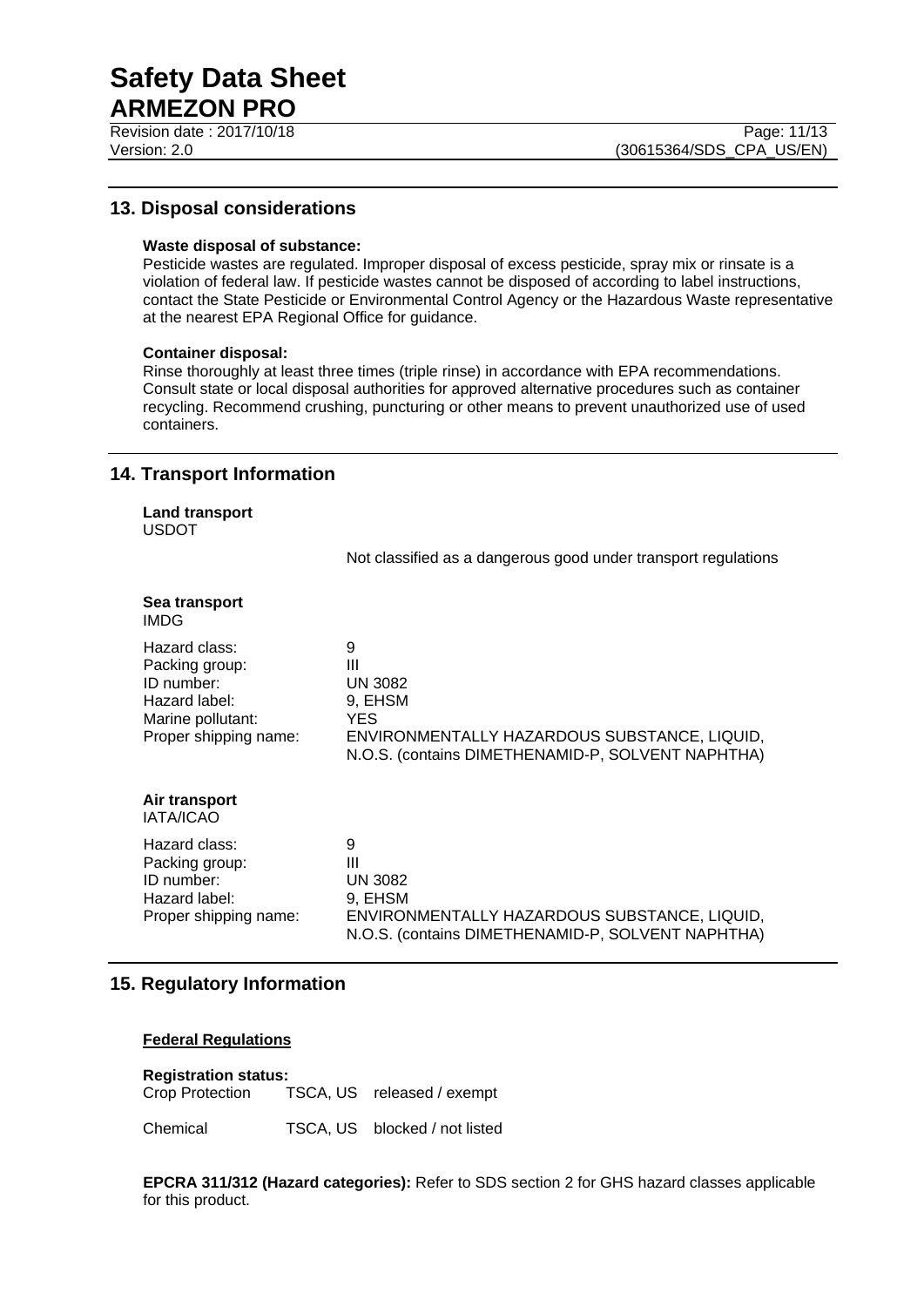Revision date : 2017/10/18 Page: 12/13

| <b>EPCRA 313:</b> |                      |
|-------------------|----------------------|
| <b>CAS Number</b> | <b>Chemical name</b> |
| $91 - 20 - 3$     | naphthalene          |
| CERCI A RO        | CAS Number           |

**CERCLA RQ CAS Number Chemical name** naphthalene

# **State regulations**

| <b>State RTK</b> | <b>CAS Number</b> | <b>Chemical name</b>   |
|------------------|-------------------|------------------------|
| <b>NJ</b>        | 67-68-5           | dimethyl sulfoxide     |
|                  | $91 - 20 - 3$     | naphthalene            |
|                  | 64742-94-5        | solvent naphtha        |
|                  | $90-12-0$         | Naphthalene, 1-methyl- |
|                  | $91 - 57 - 6$     | Naphthalene, 2-methyl- |
| PA               | $91 - 20 - 3$     | naphthalene            |
|                  | 64742-94-5        | solvent naphtha        |
|                  | $90-12-0$         | Naphthalene, 1-methyl- |
|                  | $91 - 57 - 6$     | Naphthalene, 2-methyl- |

#### **Safe Drinking Water & Toxic Enforcement Act, CA Prop. 65:**

**WARNING:** This product can expose you to chemicals including NAPHTHALENE, which is known to the State of California to cause cancer, and METHANOL, which is known to the State of California to cause birth defects or other reproductive harm. For more information, go to www.P65Warnings.ca.gov.

#### **Listing of CA Prop 65 components:**

| <b>CAS Number</b> | <b>Chemical name</b>      | Weight %     |
|-------------------|---------------------------|--------------|
| $91 - 20 - 3$     | NAPHTHALENE               | $<$ 3.0 %    |
| 630-20-6          | 1.1.1.2-TETRACHLOROETHANE | $\leq$ 0.1 % |
| 67-56-1           | METHANOL                  | $\leq$ 0.1 % |

#### **NFPA Hazard codes:**

Health: 1 Fire: 1 Reactivity: 0 Special:

# **Labeling requirements under FIFRA**

This chemical is a pesticide product registered by the Environmental Protection Agency and is subject to certain labeling requirements under federal pesticide law. These requirements differ from the classification criteria and hazard information required for safety data sheets, and workplace labels of non-pesticide chemicals. Following is the hazard information as required on the pesticide label.

#### CAUTION: HARMFUL IF SWALLOWED. Prolonged or repeated skin contact may cause sensitization or allergic reactions.

# **16. Other Information**

# **SDS Prepared by:**

BASF NA Product Regulations SDS Prepared on: 2017/10/18